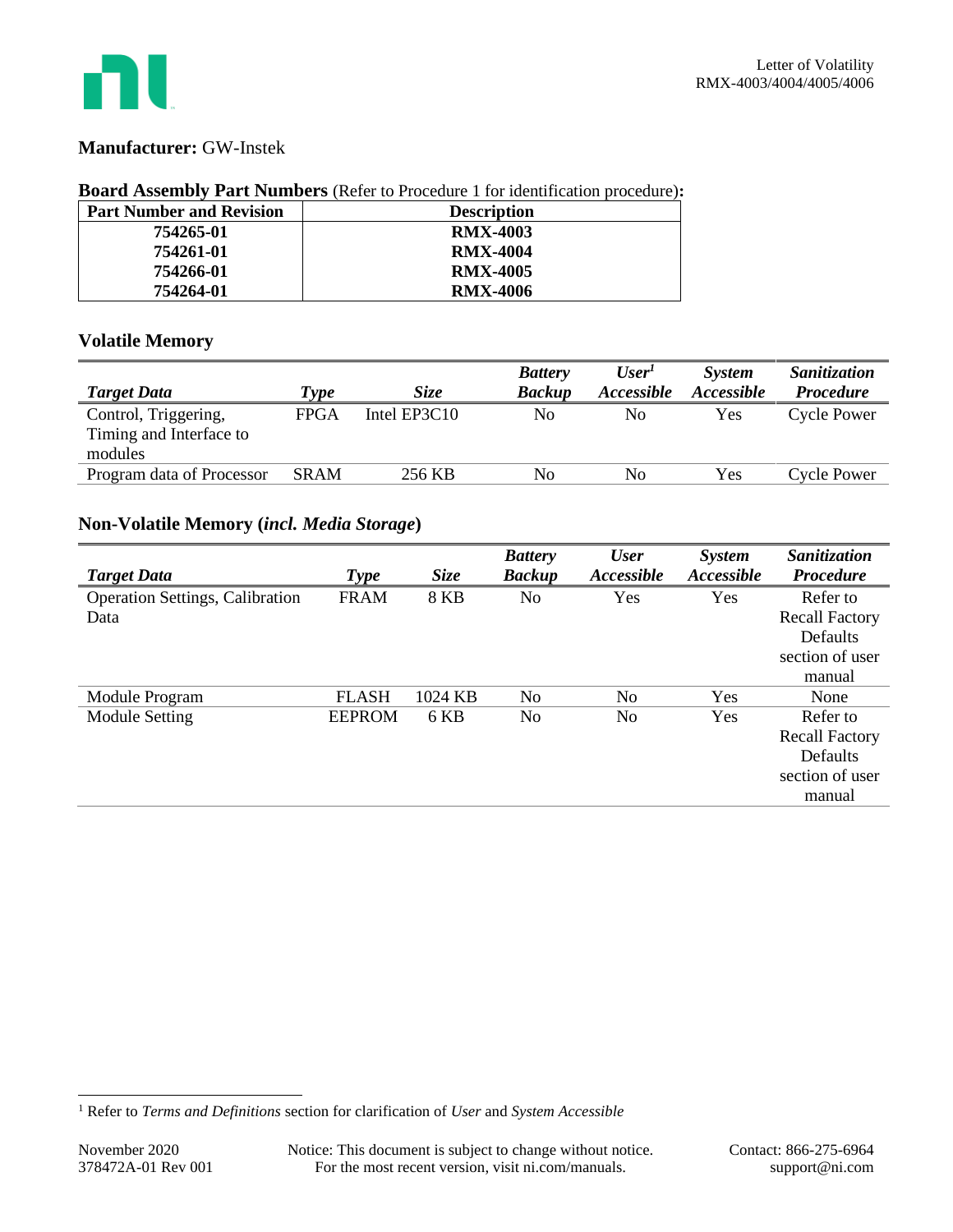

### **Procedures**

# **Procedure 1 – Board Assembly Part Number identification:**

To determine the Board Assembly Part Number and Revision, refer to the label applied to the surface of your product.